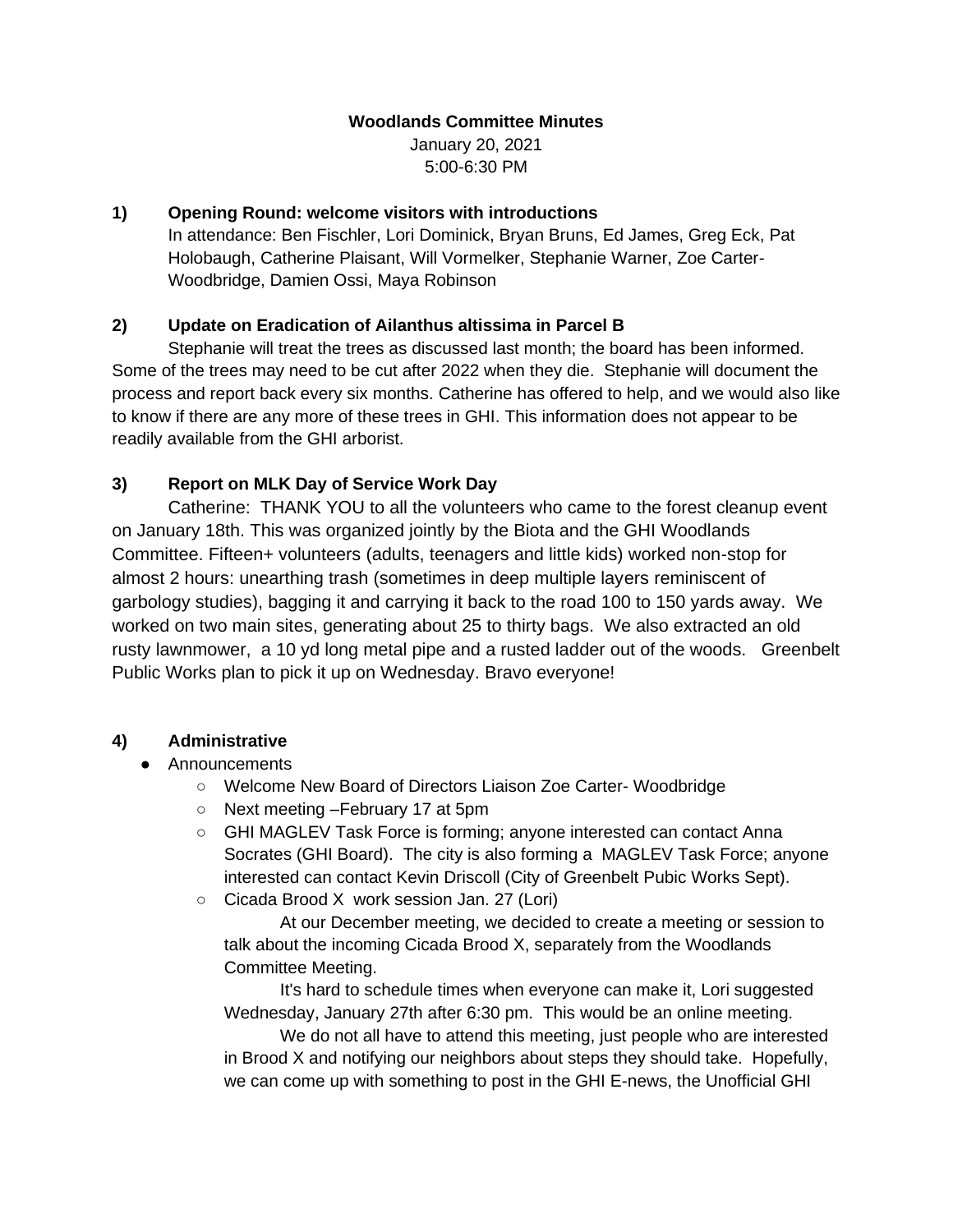facebook page (and maybe Greenbelters, Greenbelt Gardeners, and Greenbelt Biota), and possibly the Greenbelt News review.

Accept minutes of earlier meetings - minutes are accepted for October and November. December will roll over next month.

● Agenda accepted

## **5) Review Action Items from December Meeting**

- Ben reach out to Caretakers for summary of their reports ONGOING
- · Ben report to Board ONGOING
- · Lori send out map WAITING ON FEEDBACK
- Lori, Ben, Pat reach out to caretakers DEFER TO FEBRUARY
- · Ben need email addresses for all the Caretakers DEFER TO FEBRUARY
- a **Ed** inform Board of plans for eradicating Ailanthus trees DONE
- · Bryan- inform FPAB of plans for eradicating Ailanthus trees DONE
- Stephanie will put up a sign to inform neighbors of plans for Ailanthus eradication IN PROGRESS
- · Lori will ask for a post in GHI e-News about plans for Ailanthus eradication

**6) Report from Staff Liaison -** The trailhead sign is here and ready to install, brush cutter ordered, reimbursements are being processed. The sign should be placed close to the sidewalk near the entrance to the Canyon Creek trail. We also need to put up the signs for the pocket gardens. Bryan will work on the signage for the trailhead sign.

**7) Report from Chair** We've had some questions about trees that Brightview is removing from GHI. As we understand it, Brightview only removes trees identified by GHI's contracted arborist as posing a hazard. We're checking with GHI Staff to see if there is a statement about this and what the criteria are for tree removal. Greg will follow up with GHI staff to see if there is a policy and invite someone to explain it at a future meeting.

Ben would like help with getting materials ready for the future meetings, or at least a reminder that minutes and the agenda need to be sent out.

**8) Discussion of Next Steps for Bamboo Eradication Across GHI** Will had questions about GHI picking up bamboo after it's been cut, which were answered (Maintenance staff will move cut bamboo from curbside locations, we just have to call to set up each pick up). Maya would like to check the size of the bamboo plots in GHI and work with the City of Greenbelt, and create a long-term plan for eradicating bamboo. Create regular days/times for Bamboo eradication projects. Needs to be well-organized, because there are some lots where there is no place to put the bamboo. Maya will pick a date and we will take it from there. Bryan brought up the point that each area will need to be maintained every year and will need to be scheduled.

# **9) Planning for Winter/Spring Work Days**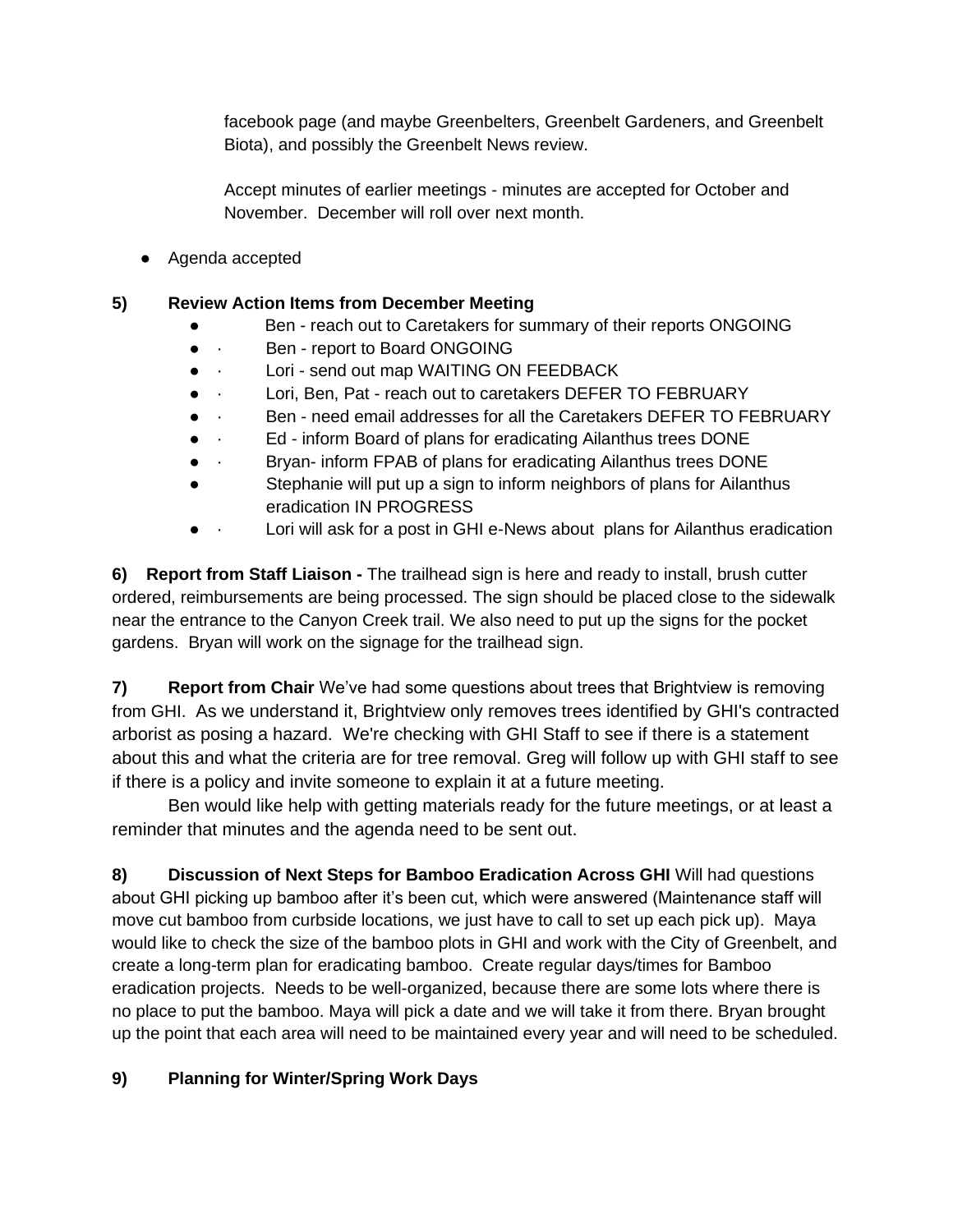Winter - January/ February:

- January work session on Cicada Brood. Cicadas are coming! Cicadas can cause significant damage. Net new shrubs and trees. Lori will set up the session by email.
- Workday to work on ivy that is climbing trees. Try a workday on February 6 to work on invasives. Plan to split into groups. (Bryan and Catherine). Start with Canyon Creek Trail entrance. Please send information by January 27th and we can get it in E-news and Facebook.

### Spring -

- Canyon Creek path there are a lot of washouts along the path. We need to improve drainage.
- Set up a training class with Catherine to recognize English Ivy and other invasive vines, and differentiate them from native vines.
- Plant Swap April
- Trail walks April

**10) Continued Discussion about Tree Replacement Policy -** Greg is going to reach out to GHI staff to learn what the policy (including removal and replacement) is and hopefully we'll have the opportunity to meet with the arborist and provide input on the policy.

## **11) Finding a Volunteer for Committee Secretary or Dividing the Tasks Among Multiple Committee Members**

Lori: I've been the secretary for at least three years, and I would like to focus on other projects with the committee. The secretary position includes a lot of organizing and communication that can be divided into parts:

- 1. Minutes. Take minutes at meetings, send them to the chair or the committee to be approved at the next meeting. Once the minutes are approved, they need to be sent to GHI to be posted on the website. GHI Staff liaison also keeps a hard copy of the minutes.
- 2. Communication with Woodlands Friends. Once a month, send out an email to over 100 people about the next meeting, future work projects, and reminders about serving on the committee and volunteering to be a Caretaker.
- 3. Communications with GHI E-news, Unofficial GHI Facebook page, other Facebook pages as needed, and Greenbelt News Review.

### **12) Check-out/future agenda items/evaluation/closing round**

- List action items from this meeting
- Ben reach out to Caretakers for summary of their reports
- · Ben report to Board
- · Lori send out map
- · Lori, Ben, Pat reach out to caretakers